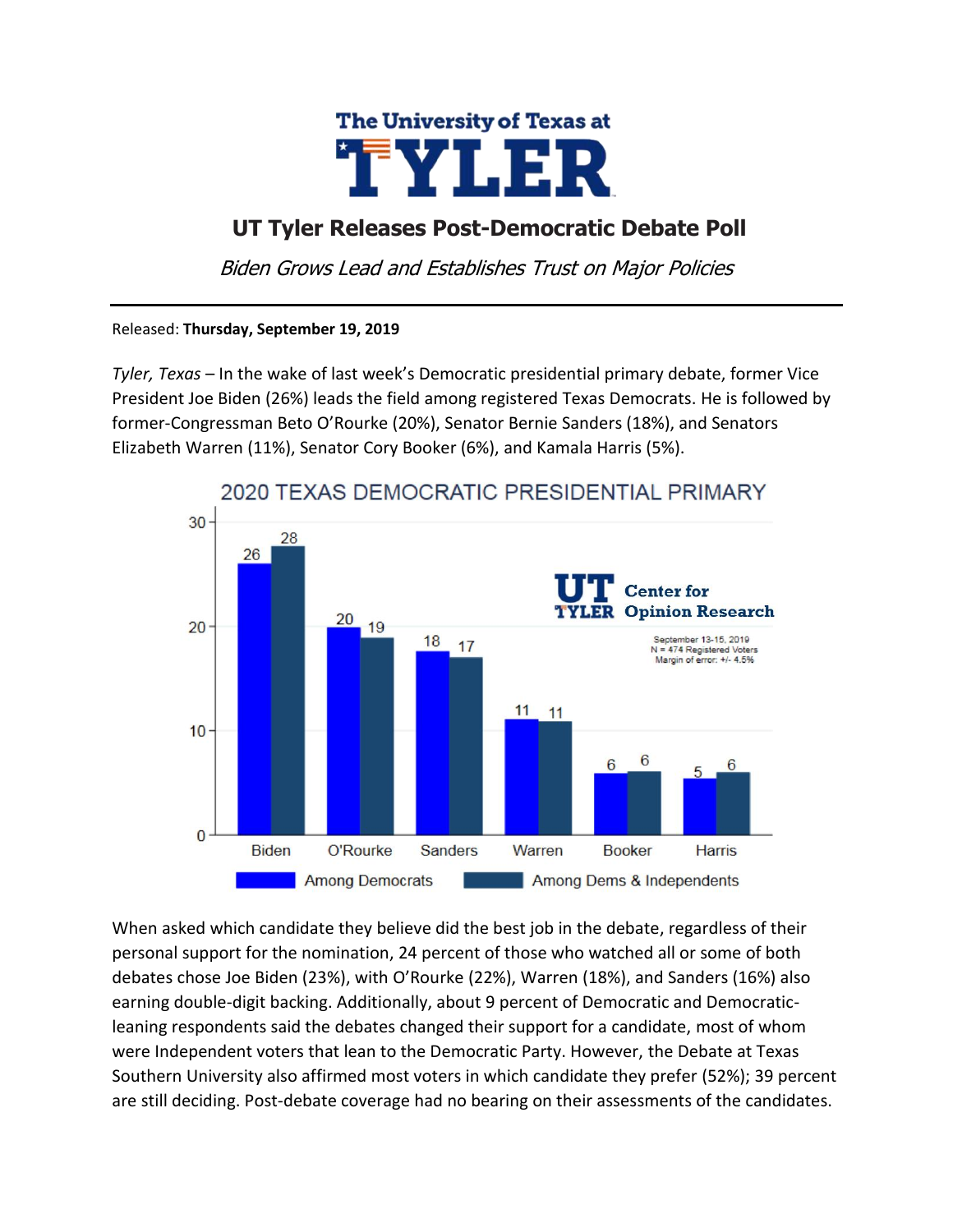Also, when asked which candidate the voter trusted most with respect to the economy, Joe Biden is trusted more than any other Democratic candidate on Foreign Policy (39%), Economic Policy (24%), Criminal Justice Policy (24%), Climate Change (23%). The only exception is that Beto O'Rourke garners the highest trust among Democratic Primary voters to handle Gun Policies (37%). The recognition by other candidates on O'Rourke's leadership and refocusing his campaign has contributed to how closely voters associate O'Rourke with the policy issue.

Democratic voters still want someone who can beat President Trump in the general election. When asked to rank in order of importance the characteristics they prefer in a Democratic nominee, voters chose "electability" as their top priority (46%).

Ahead of the President's visit to Houston, Donald Trump's job approval in Texas is in line with the national trend, standing at just 40 percent approval among all registered Texans. His disapproval stands at 52 percent, including 12 percent of registered Republicans and 59 percent of Independents.

In head to head contests, President Trump is trailing Joe Biden (-1) and Beto O'Rourke (-2), though many respondents answered "neither/other" or "not sure" in each contest. Following the Houston Debate, President Trump holds leads in potential head-to-head matchups with Elizabeth Warren (+3), Bernie Sanders (+2), Kamala Harris (+7) and Pete Buttigieg (+9), though again, a large percentage of respondents is undecided.

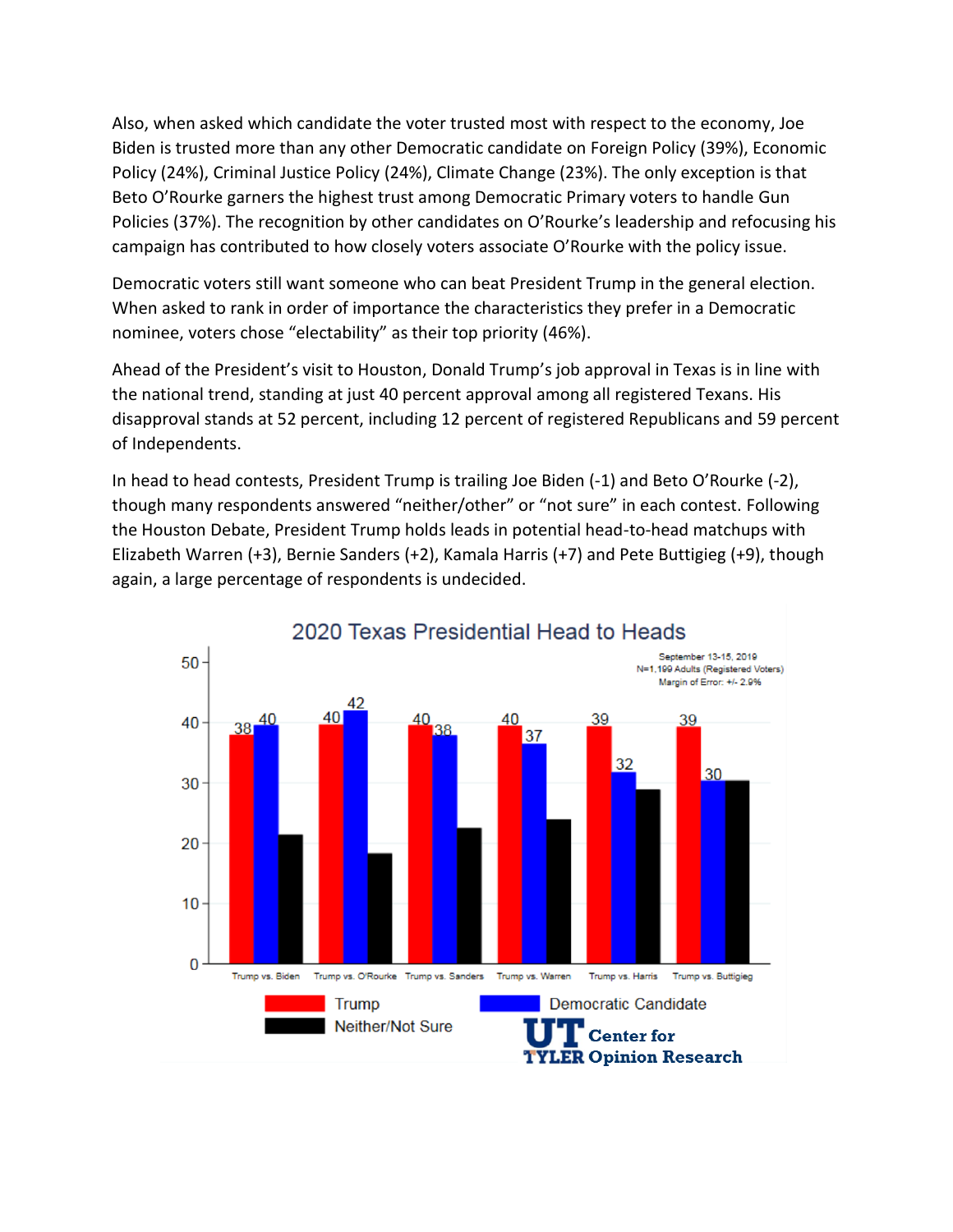On gun issues, 85 percent of registered Texans support requiring background checks for all potential gun buyers (5% oppose it). Furthermore, a majority of Texans support allowing law enforcement to take away guns from people a judge deems dangerous (65%), a nationwide ban on high-capacity ammunition clips (61%), and a nationwide ban on the sale of assault weapons (59%). Support for a mandatory buyback program to turn in all assault weapons for payment is slightly less than a majority (49%). Voters are more ambivalent about repealing the law that protects gun manufacturers from being held liable for crimes resulting from the unlawful misuse of firearms. 41 percent support repealing the law, but 32 percent oppose the measure, and 22 percent have a neutral position. The public's attitudes on these policies are important, as a majority of Texans (54%) do not agree that elected officials are doing enough to prevent mass shootings.

This poll was conducted over a three-day period (09/13/19 – 09/15/19).

## **Methodology**

## *Online*

The UT Tyler-Texas Opinion Survey poll was conducted using random sample of the registered voters that have opted-in to take surveys through a company called Dynata. The online panel generated a sample of 1,199 registered voters during a three day period from between September 13 and September 15.

The data were weighted to be representative of the Texas register voter population. Iterative weighting was used to balance sample demographics to the state population parameters. The sample is balanced to match parameters for gender, age, race/ethnicity, and education using an iterated process known as raking. These parameters were derived from 2018 Current Population Survey to reflect Texas's electorate. The use of these weights in statistical analysis ensures that the characteristics of the sample closely reflect the characteristics of registered voters in Texas.

In this poll, the sampling error for 1,199 registered voters in Texas is +/- 2.8 percentage points at a 95 percent confidence interval. The survey's design asked additional questions to 474 registered voters who identify with the Democratic Party as members or independents that lean towards the party (margin of error of +/- 4.5%).